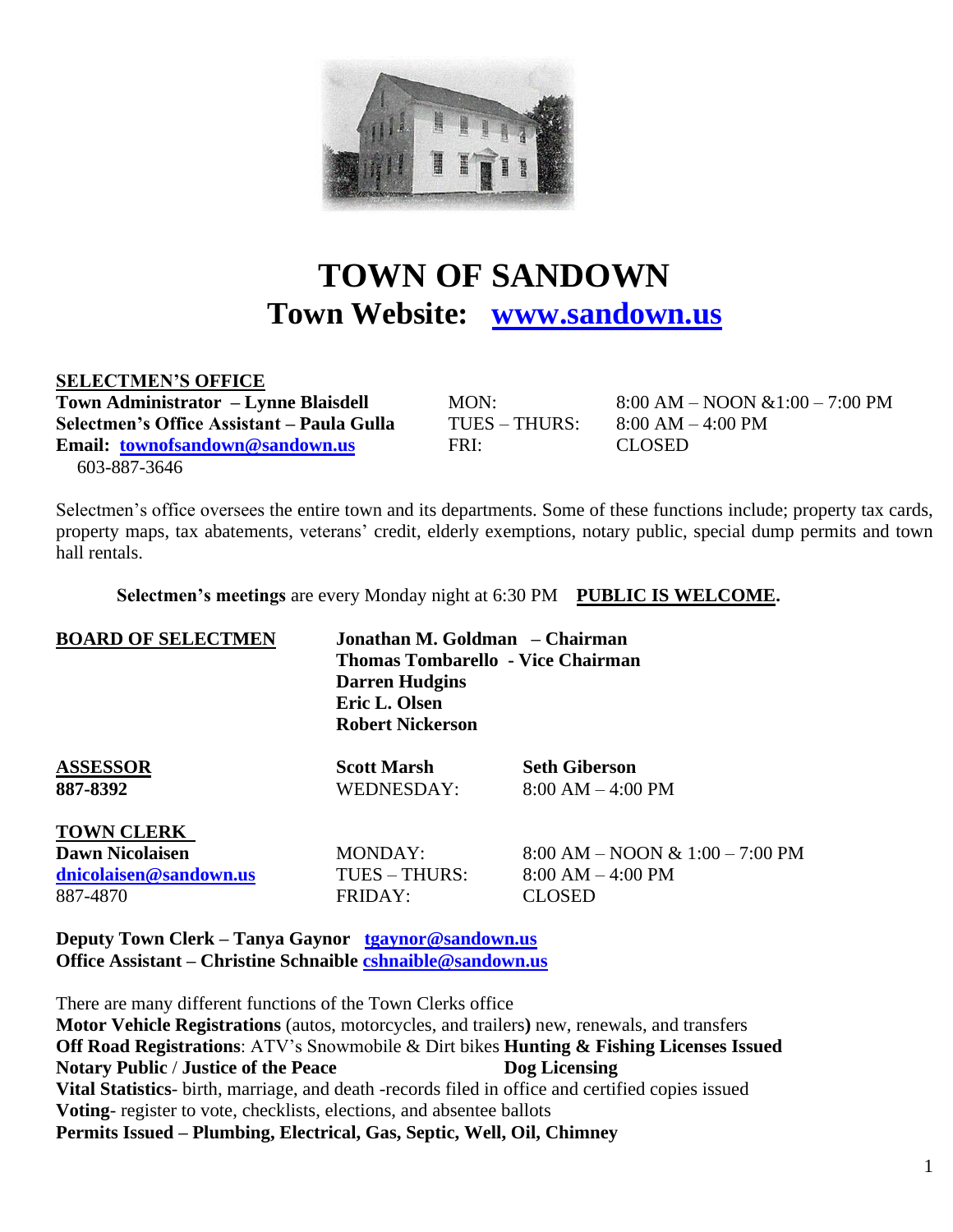## **DOGS ARE LICENSED EVERY YEAR.**

**Dog License** - licensed dogs must be renewed by every April 30th. New dogs must be licensed after 1st rabies shot is given (usually between 12-16 weeks old). Bring documents from vet with current rabies information to license your dog, new or renewing.

| <b>TAX COLLECTOR</b>   |                 |                                    |
|------------------------|-----------------|------------------------------------|
| Dawn Nicolaisen        | MONDAY:         | $8:00 AM - NOON \& 1:00 - 7:00 PM$ |
| dnicolaisen@sandown.us | $TUES - THURS:$ | $8:00 AM - 4:00 PM$                |
| 887-4870               | FRIDAY:         | CLOSED.                            |
|                        |                 |                                    |

**Deputy Tax Collector – Tanya Gaynor [tgaynor@sandown.us](mailto:tgaynor@sandown.us) Office Assistant – Christine Schnaible [cschnaible@sandown.us](mailto:cschnaible@sandown.us)**

#### **Taxes are billed twice a year**. Due dates are **July 1 and Dec 1**

**Please note:** Unpaid taxes become delinquent the day following the due date. Interest on unpaid taxes is charged at 8%. Unpaid taxes after the December 1 due date are subject to a tax lien @ 14%, and the lien is recorded at the county registry of deeds until the taxes are paid in full. Failure to redeem tax liens after two (2) years from recording date will result in your property being deeded to the Town. You will receive an advisory notice thirty (30) days prior to deeding. This is an expensive cost to you in addition to your base tax. Taxpayers having difficulty meeting tax obligations are encouraged to adopt a program of timely partial payments that are suitable to your income. The Tax office will co-operate with you in as much as allowed by law.

| <b>POLICE DEPARTMENT</b>   | <b>Office Hours:</b>               |
|----------------------------|------------------------------------|
| <b>Chief Joseph Gordon</b> | MONDAY $-$ FRIDAY: 7:30AM - 3:30PM |
| 887-3887                   |                                    |

Responds to criminal, fire, & medical calls. Assists Animal Control Officer with calls.

## **ANIMAL CONTROL OFFICER**

**887-3887**

**Sandown Police Department sandownpd@comcast.net** 

Responds to animal calls (wild or domestic). Works with Town Clerk and Police Department to serve papers for all violations of animal control laws.

**Chief Michael Devine** 887-4806

**FIRE DEPARTMENT** MONDAY - FRIDAY 8:00AM-12:00 / 12:30 - 3:30PM.

Responds to fire, medical, & motor vehicle accidents / NO **BURNING ALLOWED WITHOUT A PERMIT.**  Number to Call for Permit: 235-9293

### **CEMETERY TRUSTEES**

**Carroll Bassett** 887-3453 or 505-1511 Questions/concerns regarding cemetery policy or operations, sale of burial plots.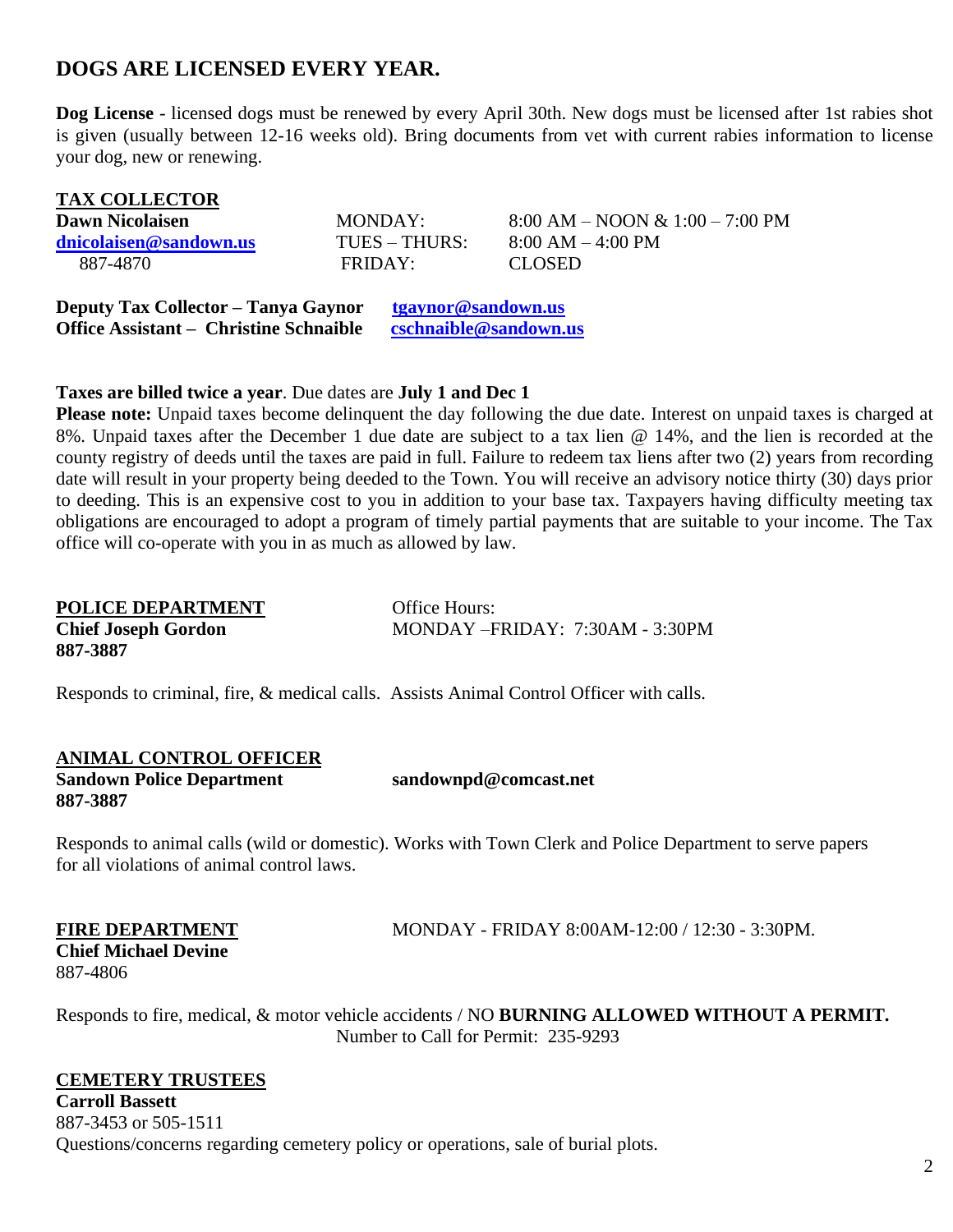#### **RECREATION DIRECTOR**

**Becky Thompson 887-1872**

Manages all recreation programs in town including summer recreation and senior activities. Responsible for renting the recreation building.

**DPW DIRECTOR Arthur Genualdo** 887-3484 Responsible for maintenance of town roads

**887-5498 (only when transfer station is open)** 

**TRANSFER STATION** WED 4:00-7:00PM SAT 8:00AM-3:00PM **(Disposal Area)** SUN 12:00 NOON - 5:00PM **Arthur Genualdo** Located on Depot Rd (off Main St.) Sandown **887-3484** 

Recycles- paper, plastic and aluminum. Also check with custodian regarding dropping off appliances, furniture, tires, metals, etc. There may be a charge for some items and the custodian will have a price list. Fees can be paid directly at the transfer station.

**DUMP STICKERS ARE ISSUED AT THE DISPOSAL AREA. YOU NEED A CURRENT MOTOR VEHICLE REGISTRATION TO OBTAIN A STICKER.**

# **TOWN INSPECTORS**

### **BUILDING INSPECTOR/CODE ENFORCEMENT SEPTIC/WELL INSPECTOR**

**Paul D'Amore** MON 5:00-7:00PM and THUR 3:00-4:00 at Town Hall (may vary) 603-867-6085 Other times by Appointment Issues building permits, knowledgeable of current building laws and regulations.

Issues septic permits, septic system calls/concerns, septic inspections

**HEALTH OFFICER Mark Tolman 603-706-2008** Some of the duties are foster/day care inspections, indoor air quality questions, lead testing, water testing, food contamination-in private and public places, animal monitoring (when a health issue)

**Tom Tombarello Mike Hartnett** 603-702-3207 603-303-1501

**DRIVEWAY INSPECTOR CHIMNEY & OIL BURNER DPW Director Arthur Genualdo Fire Chief Michael Devine**  603-887-3484 603-887-4806

**ELECTRICAL INSPECTOR PLUMBING / GAS INSPECTOR**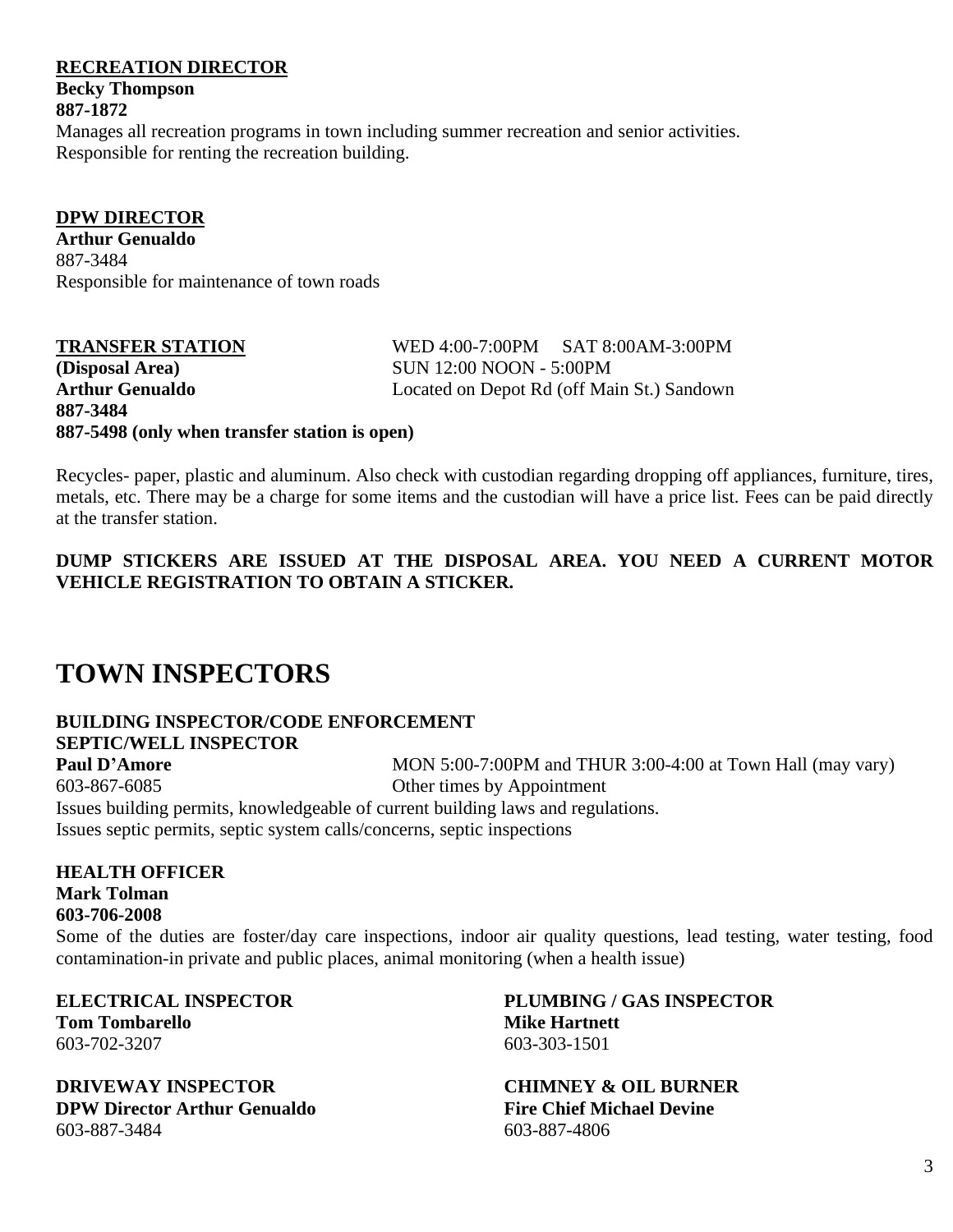# **SANDOWN PUBLIC LIBRARY**

#### **Library Director, Adam Shlager**

sandownlibrary.us

 $305$  Main St Mon – Thurs.  $9:00 - 8:00$ PO Box 580 Sat  $9:00-3:00$ 887-3428 Closed Friday & Sunday

The library has many books, movies, audio tapes, internet uses, and some special activities (Examples: Story hours, Lectures, Educational Demonstrations, entertainment, and museum passes)

**Friends of the Library** -Supports library by having fund-raisers and planning activities. Their meetings are posted in the Town Hall.

#### **SANDOWN POST OFFICE**

345 MAIN ST Window 887- 4655 M-F 8:30- 11:00 / 11:30 - 5:00PM SAT 8:30-12:00 NOON Lobby M-S 7:00-5:00PM

#### **AREA CHURCH**

**Rock Church – Sandown Pastor Beth Soucise** 

**See** <https://www.rock-church.org/sandown> **for service times**

#### **AREA NEWSPAPERS**

| <b>Carriage Towne News</b>     | 603-642-4499 | weekly       |
|--------------------------------|--------------|--------------|
| Derry News                     | 603-437-7000 | twice weekly |
| Eagle Tribune                  | 603-434-9450 | daily        |
| Haverhill Gazette              | 978-946-2000 | daily        |
| <b>Manchester Union Leader</b> | 603-668-4321 | daily        |
| <b>Raymond Area News</b>       | 603-679-8656 | on-line only |
| <b>Tri-Towne Times</b>         | 603-537-2760 | weekly       |

| <b>EMERGENCY</b> |     | <b>NON-EMERGENCY</b> |  |
|------------------|-----|----------------------|--|
| Ambulance        | 911 |                      |  |
| Fire             | 911 | 887-4806             |  |
| Police           | 911 | 887-3887             |  |
| Rescue Squad     | 911 | 887-4806             |  |

Sheriff's Dept. 603 679-2225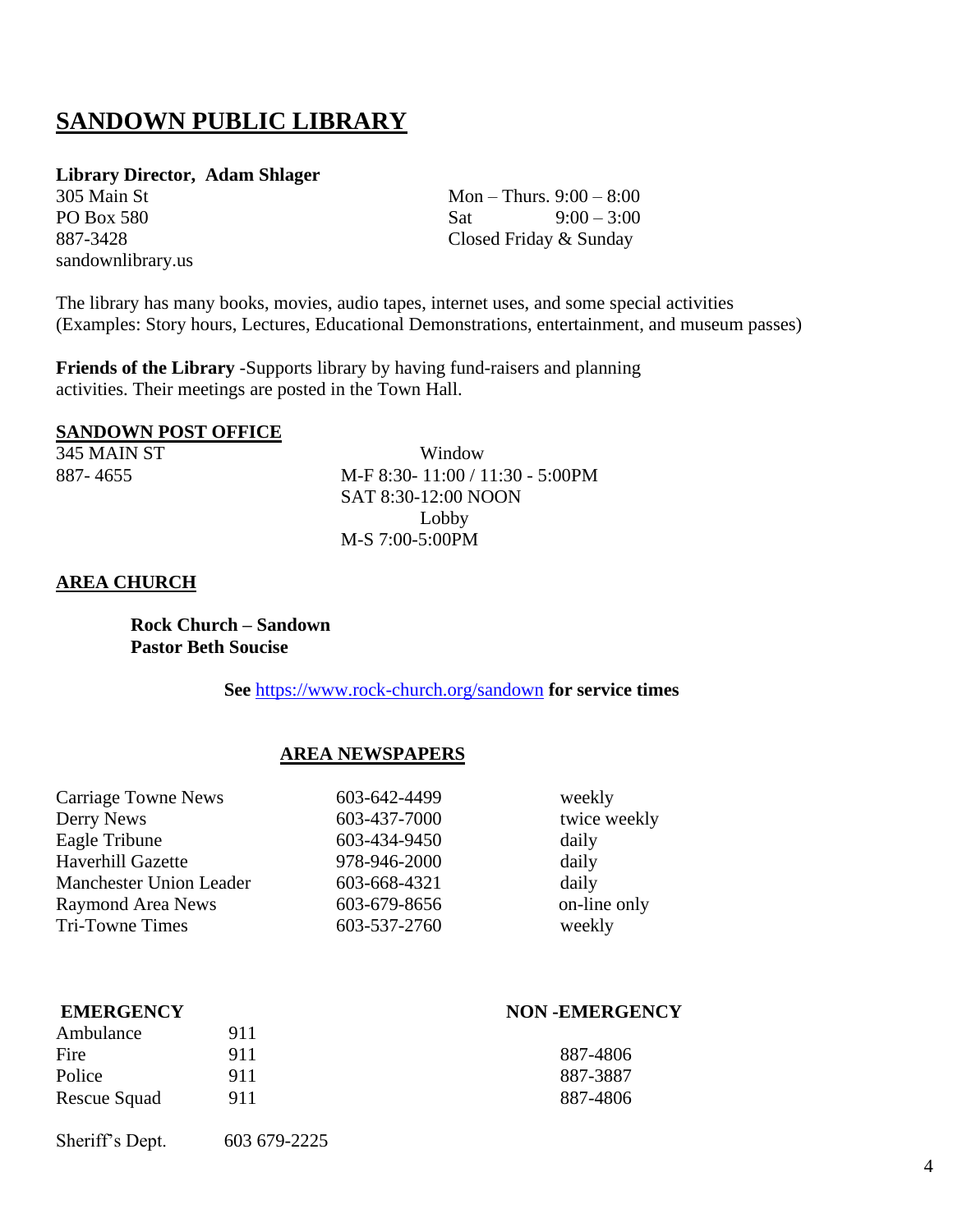| <b>State Police</b> | 603 271 - 3636 |             |
|---------------------|----------------|-------------|
| Poison Control      | 800-222-1222   |             |
| Doctor              |                | Work        |
| Dentist             |                | Day Care    |
| Vet                 |                | Baby-sitter |

| Work        |  |
|-------------|--|
| Day Care    |  |
| Baby-sitter |  |

### **SCHOOLS: TIMBERLANE DISTRICT**

| District includes: Atkinson, Danville, Plaistow, and Sandown |          |
|--------------------------------------------------------------|----------|
| <b>Timberlane Learning Center</b>                            | 887-3648 |
| Sandown North (Grades 1-5)                                   | 887-8505 |
| Timberlane Regional Junior High                              | 382-7131 |
| Timberlane Regional High                                     | 382-6541 |
| Superintendent of Schools                                    | 382-6119 |

## **UTILITIES**

| <b>Eversource Energy</b>       | 800-662-7764 | 24 hours           |         |
|--------------------------------|--------------|--------------------|---------|
| NH Electric Co-op Inc          | 800-343-6432 | 24 hours           | Outages |
| <b>Granite State Telephone</b> | 603 529-9911 |                    |         |
| Comcast (Cable Company)        | 888-633-4266 | Questions/Problems |         |
|                                |              | Comcast.com        |         |

### **Area Hospitals**

| <b>Catholic Medical Center</b>   | 668-3545     | Manchester NH        |
|----------------------------------|--------------|----------------------|
| <b>Elliot Hospital</b>           | 669-5300     | <b>Manchester NH</b> |
| <b>Exeter Hospital</b>           | 778-7311     | <b>Exeter NH</b>     |
| Merrimack Valley Hospital        | 978-374-2000 | Haverhill MA         |
| Hampstead Mental Health Hospital | 329-5311     | Hampstead NH         |
| <b>Holy Family Hospital</b>      | 978-687-0151 | Methuen MA           |
| <b>Parkland Medical Center</b>   | 432-1500     | Derry NH             |
| <b>Emergency Room</b>            | 421-2220     | Derry NH             |
|                                  |              |                      |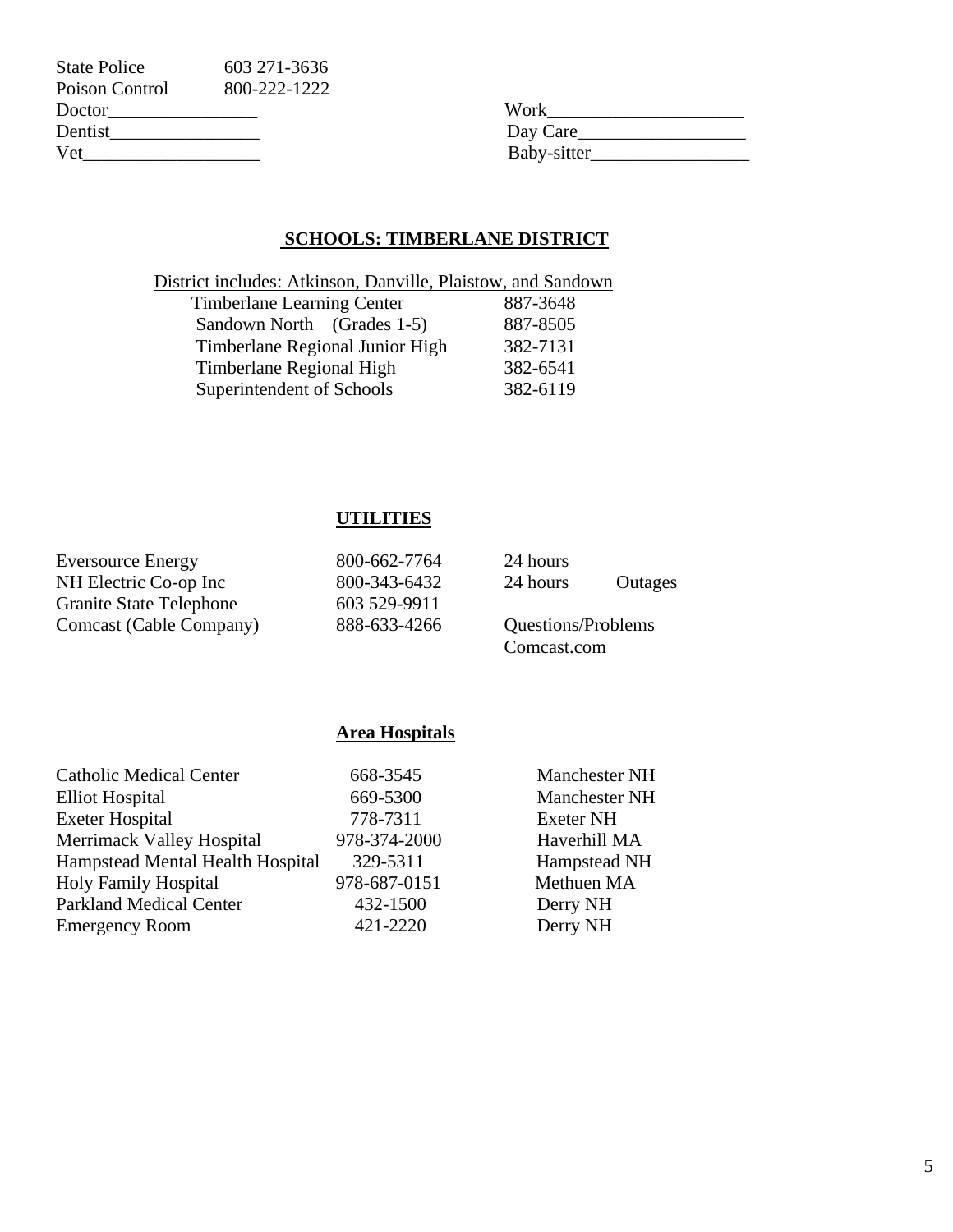# **ELECTION INFORMATION**

You may register to vote in the following ways:

**A.** You can obtain a registration form at the Town Clerks office during regular office hours. Completed forms will be forwarded to the supervisors of the checklist- who are in charge of registrations. For more information call 887-4870.

**B.** You can register at a session of the Supervisors of the Checklist. Those sessions are posted at the Town office or in the local newspapers.

**C.** You can register on any election day. The Supervisors of the Checklist are in session during election hours (8AM to 8PM) and will assist you with your registration. After registering you can vote at that time.

**Primary Elections** - To vote in a Primary Election, if declared (Democrat/Republican), you must vote that party. If undeclared, you can choose a party ballot and vote that party. To return to an undeclared status, after voting, return to the Supervisors of the Checklist and request the form needed to change party status. They will assist you in this matter.

**State General Elections**- Qualified parties are on the same ballot.

**Town Elections**- These are non-partisan and no party designation is needed.

## **TOWN MEETING**

**Town Election** is an annual event held at the Town Hall in Sandown. It is usually the **2nd Tuesday in March** (check the information boards at Town Hall or contact the Town Clerk for date and time.) **Town Meeting**  deliberative session is usually at the end of January or the beginning of February.

**\*\*\*Any Town Meeting is an important event to attend. This is a deliberative session in which the people who attend decide what goes on the ballot and what does not. Some things that are discussed are the zoning issues and budgets. These are your tax dollars being spent, and the only control you have over this is to attend and vote!!!!**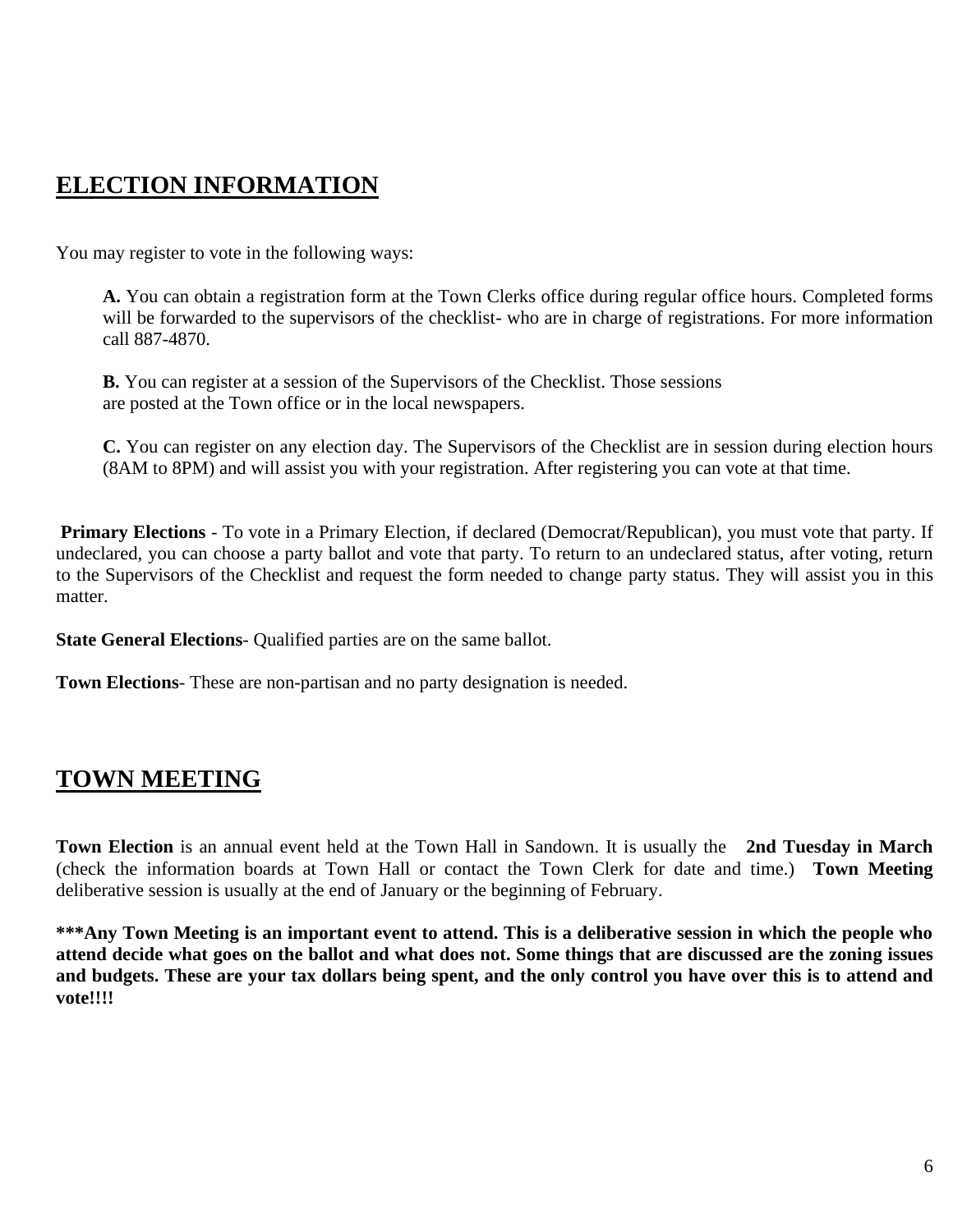## **Town Hall Use Policies and Procedures**

The Town Hall facilities are for use by Town Committees, residents and authorized local community organizations. Special conditions apply for use by non-profit organizations and fundraisers. Please see below and contact the Selectmen's Office for additional details. To schedule use of the Town Hall please contact Paula Gulla at the Selectmen's Office (603) 887-3646 during regular business hours. Complete Town Hall Use Policy and rental information and forms can be found on the town website [\(www.sandown.us\)](http://www.sandown.us/) under the Board of Selectmen page – [Town Hall Rental Information.](https://www.sandown.us/selectmens-office/pages/town-hall-rental-information)

# **TOWN BOARDS**

All of these boards have elected and volunteer positions and the members are Sandown residents. This is where you can get involved in your town and make a difference. All meeting times and places are posted at the Town Hall.

**Board of Selectmen -** They are the governing body of the town. Discuss questions / problems from resident's department's issues, etc. Meetings are every Monday night at 6:30PM. (summer schedule every other Monday night) at the Town Hall.

**Budget Committee –** Responsible for preparing the town budget and a default budget for submission at each annual or special meeting of the voters of the municipality.

**Board of Adjustment (ZBA)** - Zoning issues. (Examples: home business, variance issues, special exceptions, etc.) Meetings are the last Thursday of the month.

**Cable Access Board** - Serves as a liaison between the Town and Comcast to resolve problems and answer questions. Also operates Sandown Community Channel 17 and involvement with cable contracts with the town.

**Cemetery Trustees -** Cemetery issues (examples: burial plot sales, rules and regulations)

**Conservation Commission**- Generally deals with the preservation of wetlands examples: oversees Dredge &Fill permits, monitors cutting down of trees near water, annual fishing derby

**Heritage Commission –** Surveys and inventories cultural resources and assists other boards with matters affecting or potentially affecting cultural and historic resources.

**Historical Society -** Keeps the history of the Town alive by preserving and storing pictures, clothing and items of days past for the townspeople to view.

**Joint Loss Management Committee - Committed to bring workers and management together in a non-adversarial,** cooperative effort to promote safety and health in the workplace. The Joint Loss Management Committee assists the Town governing body and makes recommendations for change.

**Library Trustees** - Decides how money is spent and how the library is run.

**Municipal Records Committee - C**ommittee to govern the disposition of municipal records pursuant to Per RSA 33-A: 3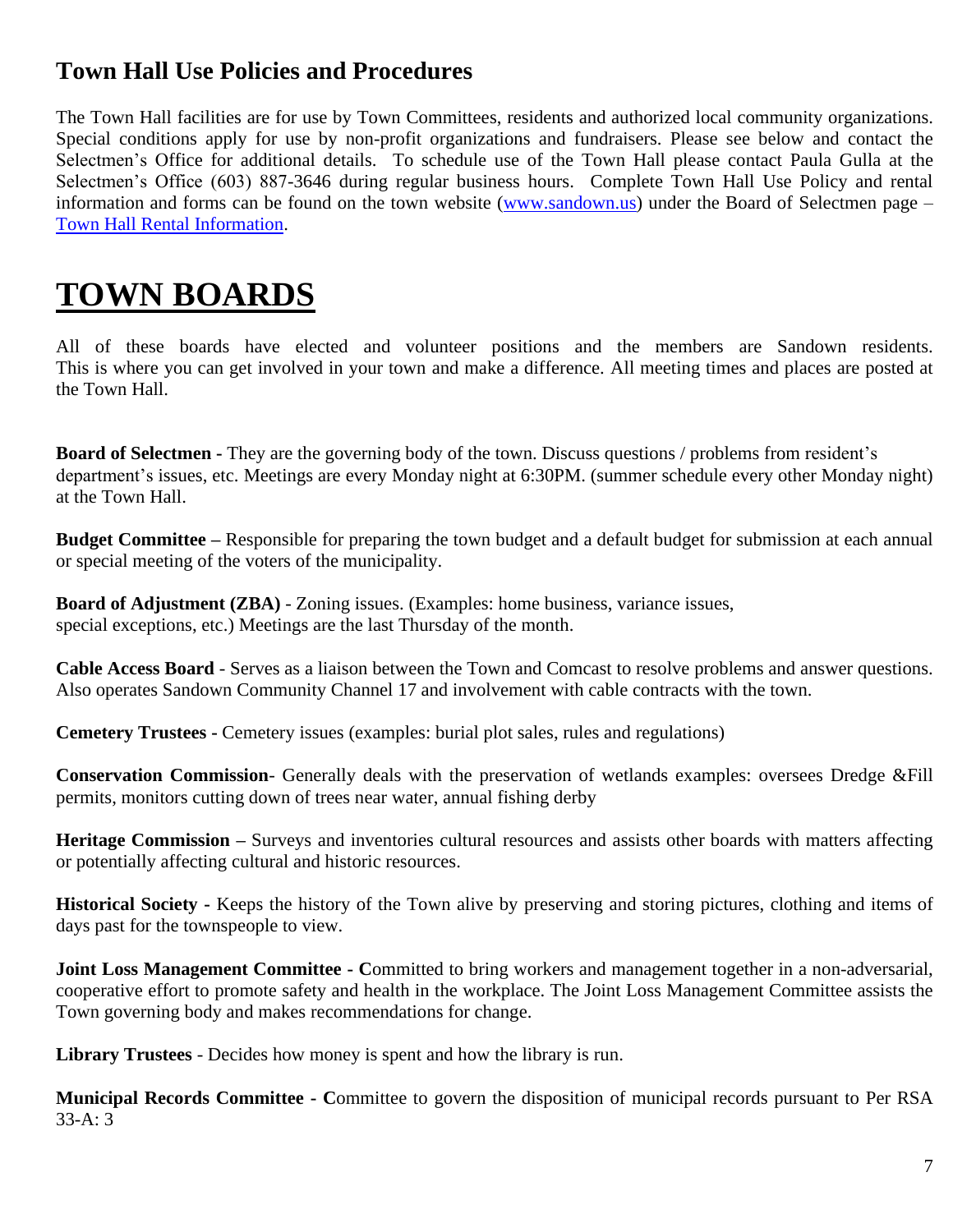**Old Home Day Committee –** Responsible for planning, promoting and running the annual Old Home Day Fall Festival

**Parks and Recreation Commission -** Deals with activities for the townspeople; example: summer recreation program, senior activities. Also responsible for fields and beach.

**Planning Board** - Deals with properties; subdivisions, buildable lots, impact fees, growth management, etc. Meetings are the first and third Tuesdays of the month.

**Sandown Senior Affairs Transportation Committee -** To provide transportation service and support through volunteer network to the elderly, disabled, chronically or temporarily ill residents of the Town of Sandown.

**Supervisor of the Checklist –** Elected officials that register voters and maintain and corrects the voter checklist

**Timberlane School Board -** Operates the school systems in the Timberlane school district. The district includes the towns of Sandown, Atkinson, Danville, and Plaistow.

**Timberlane Budget Committee** - Deals with the annual budgeting for the school year.

**Trustees of the Trust Fund**s – Elected officials that administer to the municipal trust funds

# **Area Social Groups**

**Baseball & Softball Leagues** - Coordinates the various baseball and softball teams in Sandown, from T-ball through adult leagues.

#### **[SBSANH@gmail.com](mailto:SBSANH@gmail.com) www.SBSANH.com**

**Boy Scouts** - Ages 11 - 17 years **Girl Scouts -** Ages 11 – 17 years

> Rich LaPorte (603) 303-2427 [Outdoorlaporte@comcast.net](mailto:Outdoorlaporte@comcast.net)

**Cub Scouts** - Encompasses Tiger Cubs (Grade 1) through Weblos (Grade 5)

**Food Pantry -** Community food pantry is available for people in need of emergency food assistance. Hours are: Tuesday 4:00 to 5:00PM & Friday 9:00 – 10:00 AM

Arlene Bassett 887-3453/505-1512

**Friends of the Library** - Supports library programs through fundraising activities. Also hold Story Hours for preschoolers and sponsor a year-round book sale at the library.

[friends@sandownlibrary.us](mailto:friends@sandownlibrary.us) 887-3428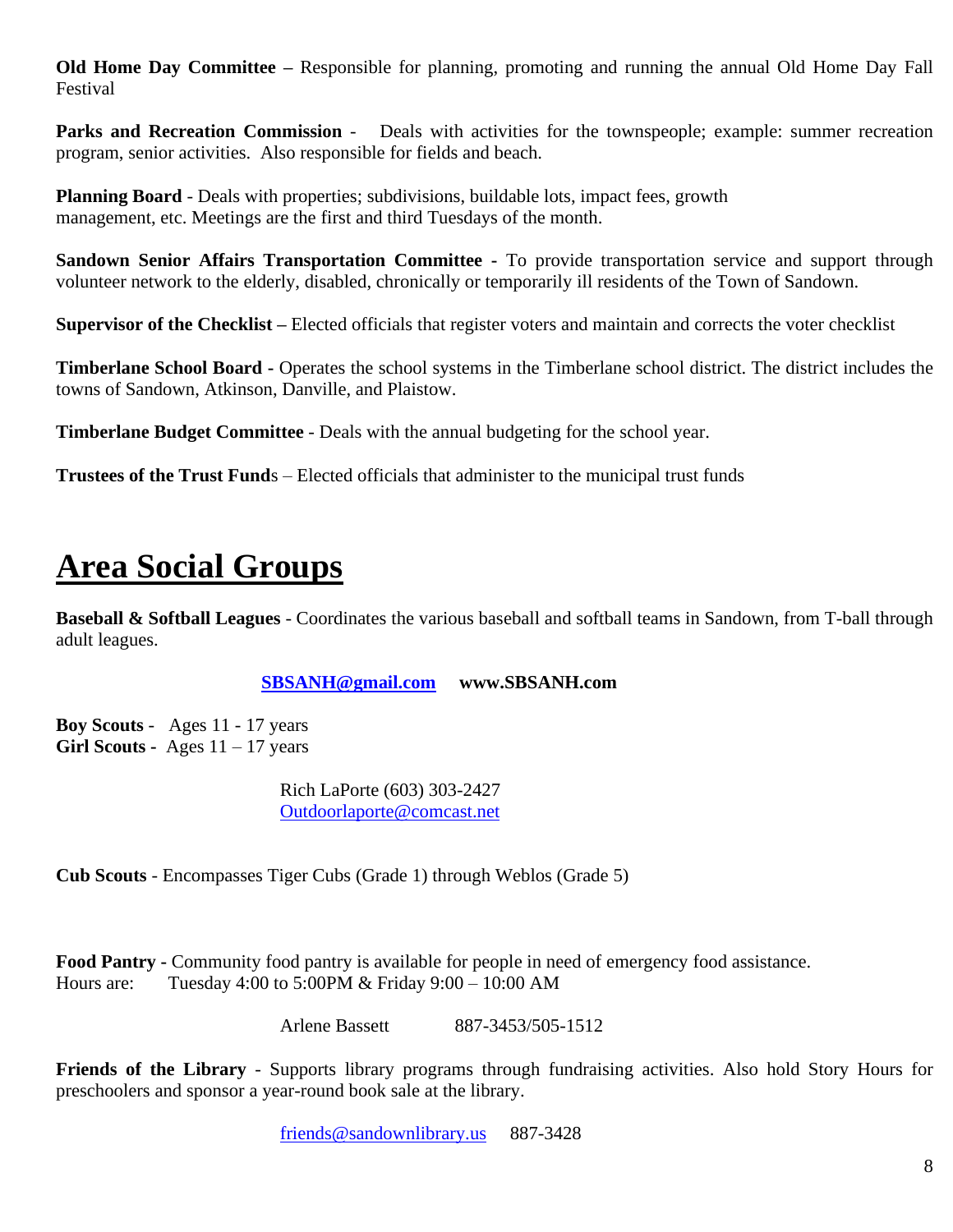**Girl Scouts** - Encompasses Daisies, Brownies, Juniors and Cadets, through Seniors. Grades K-12

**Historical Society** - They will try to discover, secure, and preserve whatever may relate to the natural, civil, literary, and religious history of Sandown. Their primary objective is to restore the Railroad Depot to its original state. Railroad cars are the next project. Also meets for fellowship and community activities. Depot is open Sat., 10:00 AM - 2:00PM from May-October

Shayla McNally – President [shayla.mcnally@sandownnhdepot.org](mailto:shayla.mcnally@sandownnhdepot.org)

LION's Club - Their general goal is eye conservation. They provide community services. They have functions throughout the year. The Lions also support Camp Pride in New Durham N.H. for multi-handicapped children and adults.

> Sue Poublon – President Facebook – <https://www.facebook.com/LIONS-Club-of-Sandown-NH>

**Old Home Day Committee** - bring old and new citizens together for an annual community celebration.

#### [Old Home Day Committee](https://www.sandown.us/old-home-day-committee)

**Old Meeting House Historical Association** - Primary functions are to maintain "The Old Meeting House" on Fremont Road and to plan and coordinate the annual Old Home Day Service. Old Home Day is always the 2nd Sunday in August.

Arlene Bassett 887-3453

**Sandown Garden Club –** A non-profit organization founded in 2008 whose purpose is to share knowledge of gardening in the community, increase beauty of town's public and historic grounds, preserve native plants, respect the environment and conserve natural resources. Meets monthly with educational programs, workshops and field trips and always looking for new members.

[www.sandowngardenclub.org](http://www.sandowngardenclub.org/) [info@sandowngardenclub.org](mailto:info@sandowngardenclub.org)

**Sandown PTA -** Meets monthly. The PTA acts as a liaison between parents and teachers. Their main goal is raising funds for scholarships and special school equipment.

Heidi Chaput [kastlevu@comcast.net](mailto:kastlevu@comcast.net)

**Sixty Plus Club -** Open to anyone age 60 yrs and older. Potluck lunches, entertainment, and outings. Meets 1st Thursday of the month at the Recreation Building.

> Albert and Betty Correia 887-6015 [Ac083631@gmail.com](mailto:Ac083631@gmail.com) [Bettycorreia15@gmail.com](mailto:Bettycorreia15@gmail.com)

**Vic Geary Drop In Center** - Senior citizen drop-in center located on Greenough Road in Plaistow. Local transportation provided every Wednesday at 10:00AM. Hours Mon-Friday 10:00AM-2:00PM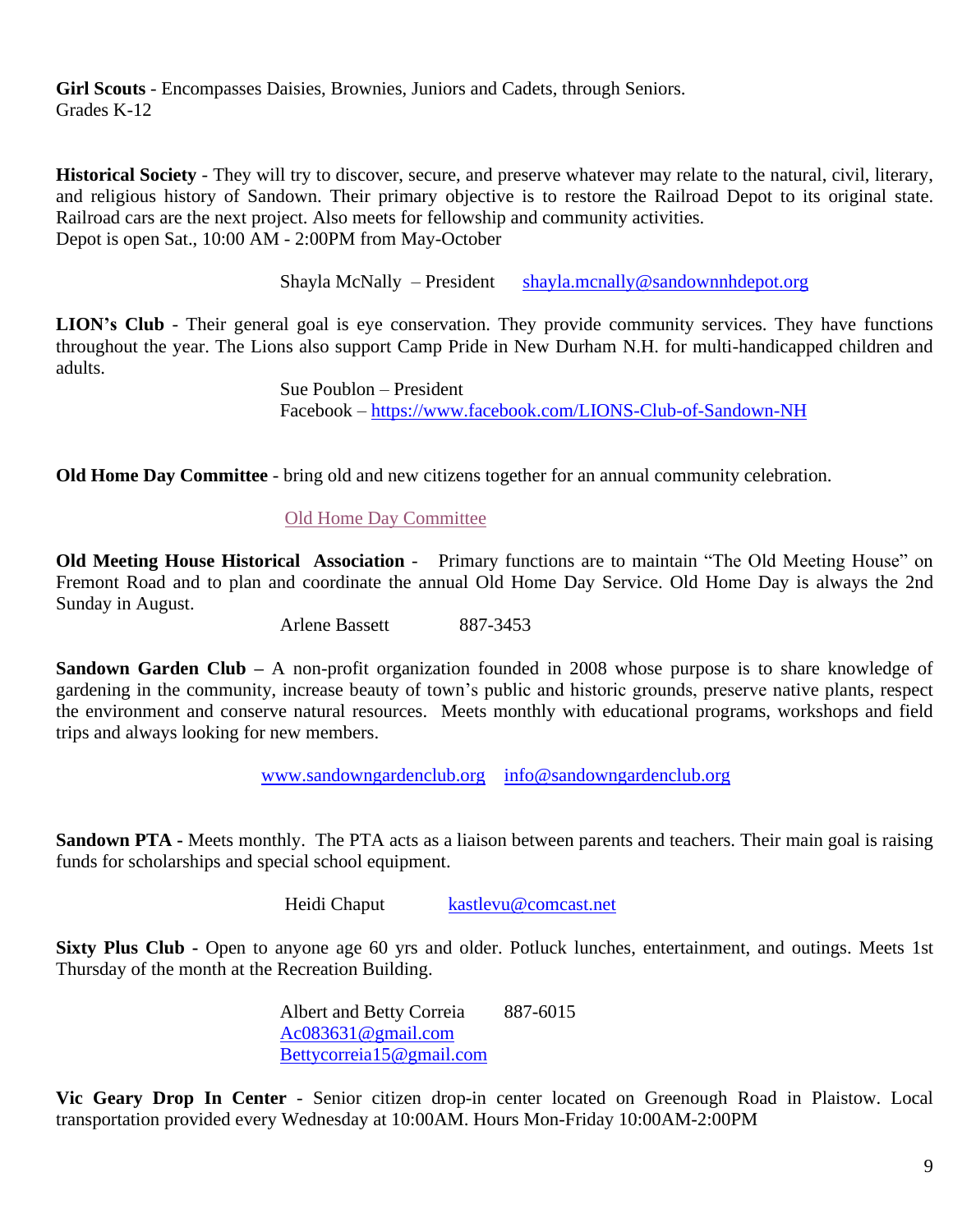| Joyce Burns        | 382-9276 |
|--------------------|----------|
| vicgeary@gmail.com |          |

**Volunteer Rescue Squad** -For persons needing emergency medical care, they stabilize and will call for an Ambulance if needed. Members have Emergency Medical training and/or Advanced First Aid Training. Meets 2nd Tuesday of the month at the fire station at 7:00PM

Capt. Jonathan Goldman 887-4806

**Volunteer Fire Department** - Meets the 1st Tuesday of the month at the Fire Station at 7:00PM

Chief Michael Devine 887-4806

# **\*\*\* SANDOWN TOWN HISTORY \*\*\***

The first New Hampshire settlements were in Rye (1623), Dover (1628), Exeter (1638) and Hampton (1635). King William and Queen Mary of England gave a Grant of Land from the Hampton tract to Governor Benning Wentworth. The area was named Kingston. And from this parcel were located the towns of Danville, East Kingston, Kingston, and Sandown.

**1736**- The settlers came to the westerly section to make their homes. When the settlers insisted on becoming a township and have their own Meeting House their wish was granted. Sandown was incorporated on April 22, 1756. The town was named after Sandown on the Isle of Wight, off the coast of England, at Portsmouth.

**1756**- The first town meeting was held April 22, 1756.

**1759-** The Congregational Society was founded. A Meeting House was built for religious services and town meetings. Later, it seemed a new meeting house needed to be built. So, in 1773, this building was raised and the wood and pews were sold at venue.

**1774-** The present Old Meeting House was completed in October 1774. It is located on Fremont Road in its original structure.

**1776-** Fifty-nine men from Sandown served in the Revolutionary War.

**1783-** The parsonage was built on Fremont Road to house the Preacher and his family. On December 1, 1824, the parsonage was sold to Maenad and Honda (French) Hunks for the sum of \$900.00. Several other denominations were forming and agreement as whom and when would use the Meeting House caused much dissension. Town meetings continued in the building.

**1834-** The first Methodist Society was founded July 9, 1834. Mostly, they met in homes for services.

**1835-** By request of Sandown residents, a post office was established to serve the town on September 8, 1835. Postal service was available whenever the Postmaster was in private homes, the Grain Store (formally Perrino's), at the Old Depot, in the corner of the grocery store (now a residence), and a building, which was once a carriage shed, on the Parsonage property. The little post office building is next door to the new post office facility.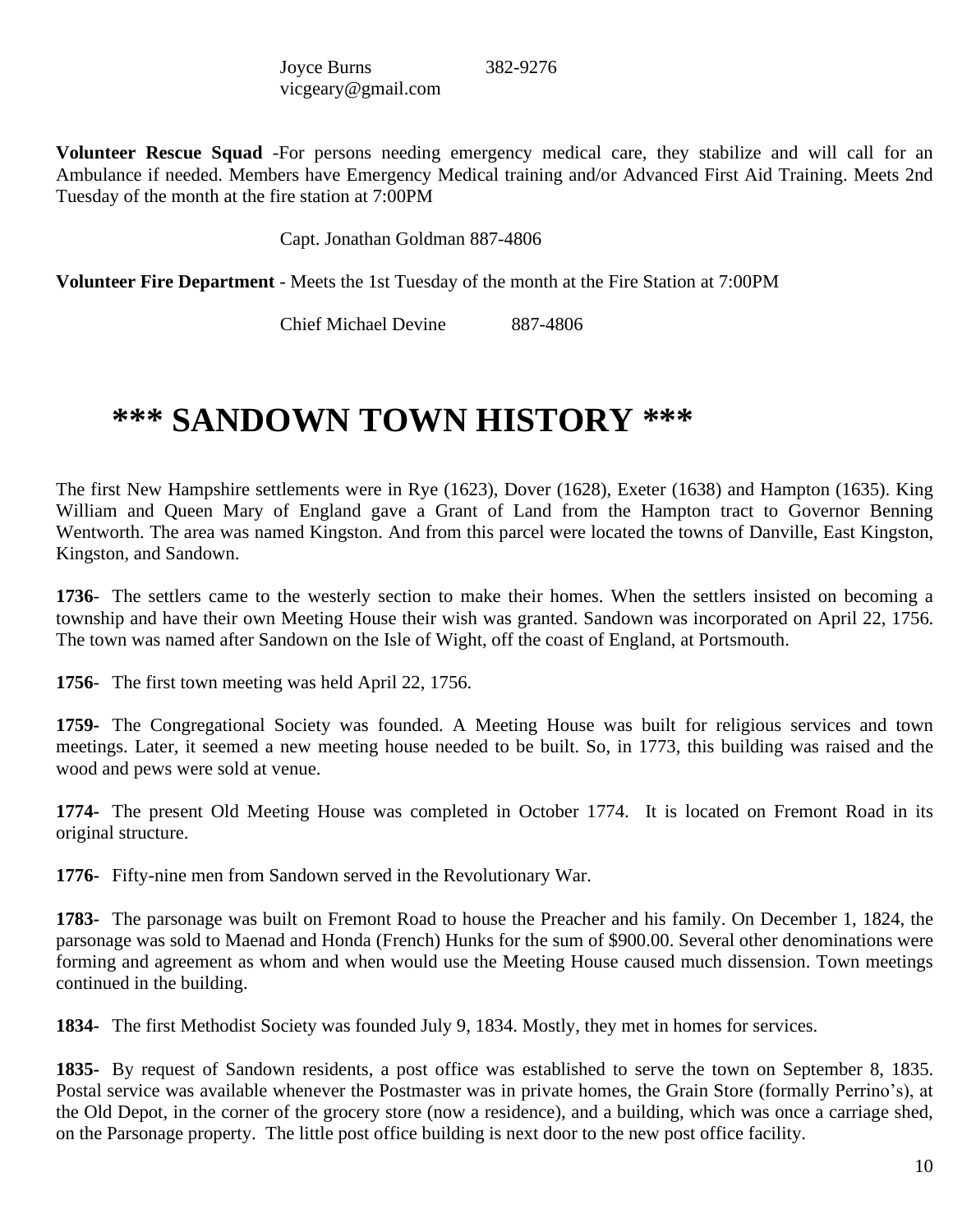**1835-** The Society built their own church naming it St. Matthew's United Methodist Church and held their first service on September 14, 1835.

**1870-** The Worchester-Nashua Railroad came through Sandown. The run was from Nashua to Plaistow to Rochester. Through the years following, the upkeep was costly and other means of transportation were being used. The depot was closed and railroad tracks taken up in 1935.

**1900-** The public telephone was installed in the Grain Store. The late Mrs. Merit Young became a telephone operator for Sandown and the company was housed in the former Parsonage, which was a boarding house at the time. The Chester Telephone Company bought out the business. Sandown was the first in the area to have dial phone service with the Chester Telephone Company.

**1901-** Sandown has its first Old Home Day (August- now an annual event)

**1920-** A Community Hall Association was formed for the purpose of building a new hall the Sanborn Hall (Grain Store) was unsafe. The Association sold 2000 cookbooks, held various fundraising activities and sold shares at \$25.00 per share, borrowing the remaining \$6,000.00.

**1921-** The Hall was dedicated November 21, 1921.

**1929-** The Hall was accepted by the Town of Sandown.

**1930-** The Old Meeting House Historical Association was formed to preserve and keep Sandown's historical heritage in good repair.

**1932**- Electricity was available in Sandown.

**1948-** The Angle Pond Associates was formed and the Station was built in 1948.

**1948 -** Sandown Volunteer Fire Department was organized- Now there were two groups Angle Pond Associates and Sandown Volunteer Fire Department.

**1961-** Fire Department combined the two groups and was known as the Sandown Volunteer Fire Dept.

**1949-** Town disposal area opened.

**1954-** The Sandown Central Elementary School was dedicated. The central building replaces two one-room schoolhouses (known as Pine Grove and Clark). The two classes in the new school served grades 1-4 and 5-8 with one teacher in each room. The kitchen was equipped by PTA (organized November 1948) and the activity room served as a dining hall. A bookcase placed in the corner of the Grain Store was the beginning of a Library for the town. It was sponsored at first by the Sandown Grange. It branched out into the home of Ceila Chase and Jonathan Colby. The house changed hands and Agnes (Peers) Shaw, wife of Thomas R. Shaw, carried on as Librarian. After her death, the present Selectmen's Office became the new home of the Town Library.

**1974-** The new Library opens.

**1977-** Historical Society Museum opens.

**1977-** St. Michael's Mission of St. Ann's Parish in Hampstead began holding Church Services in the Sunday School room of St. Matthew's United Methodist Church on July 3, 1977.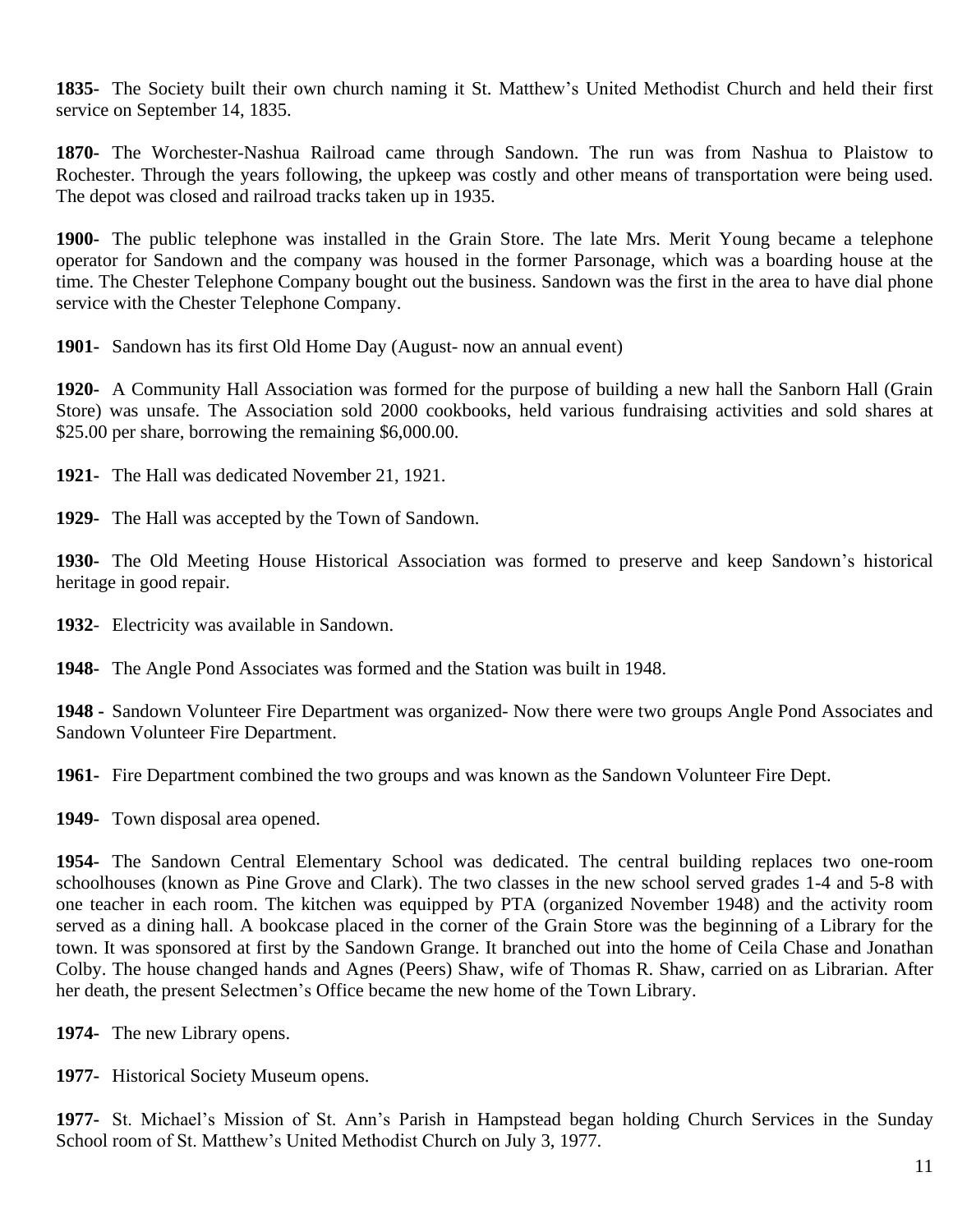**1978-** In the fall, the Sandown Historical Society and Museum was organized for the purpose of renovating the Old Depot. At the 1979 town meeting the Society was accepted and empowered the group to receive gifts, grants, documents or loans on the name of the Town or Society.

**1980**- An RFD route for the town residents was established March 1980.

**1980-** After many years of service, the need of a new, more serviceable building was proposed in November. The new fire station was built with volunteer help of the townspeople and minimal funds from the Town.

**1981-** Sandown celebrates its 225th anniversary.

**1987-** August 12th, Selectmen held first public meeting in the "Old Meeting House" since 1929.

**1987-** Seely Beach gets cleaned up and Town begins summer swim program.

**1988-** In September, Sandown Central School addition opens with additional classrooms, music, art rooms, and a cafeteria/multi-purpose room. Previous additions were in 1965, 1972, and 1985. The current school population is 392.

**1988-** The new Police Station is built adjacent to the Fire Station.

**1988-** A town resident, Laura A. Lourette, is named MISS N.H.

**1989-** "A View from Meetinghouse Hill" by Richard Holmes is published. It tells the history of the Town of Sandown from the early 1700's to the present.

**1990-** An addition to the Town Hall is approved at the March Town Meeting. The Miller Recreational Area located on Main Street is dedicated.

**1991-** St. Matthew's United Methodist Church builds an addition onto its educational wing. An addition to the Sandown Public Library, which more than doubles the previous space, is approved at the March Town Meeting.

**1995-** Sandown now has "enhanced 911".

**1996-** Sandown became an SB-2(Senate Bill 2) town which means we hold our town meeting in two sessions: Deliberative Session and Town Elections

**1996-** On May 4th conservation Commission holds first Annual Fishing Derby at Seely Beach.

**1996-** Sandown Recreational Department starts annual summer program at Roy Miller Field.

**1998-** The Grain Store (Perrino's) destroyed from electrical fire**.**

**1999-** St Matthew's Church buys the Perrino lot to build an addition and for additional parking.

**2000-** St Michaels stops holding services at Town Hall.

**2001 -** Sandown Country Store opens in Sandown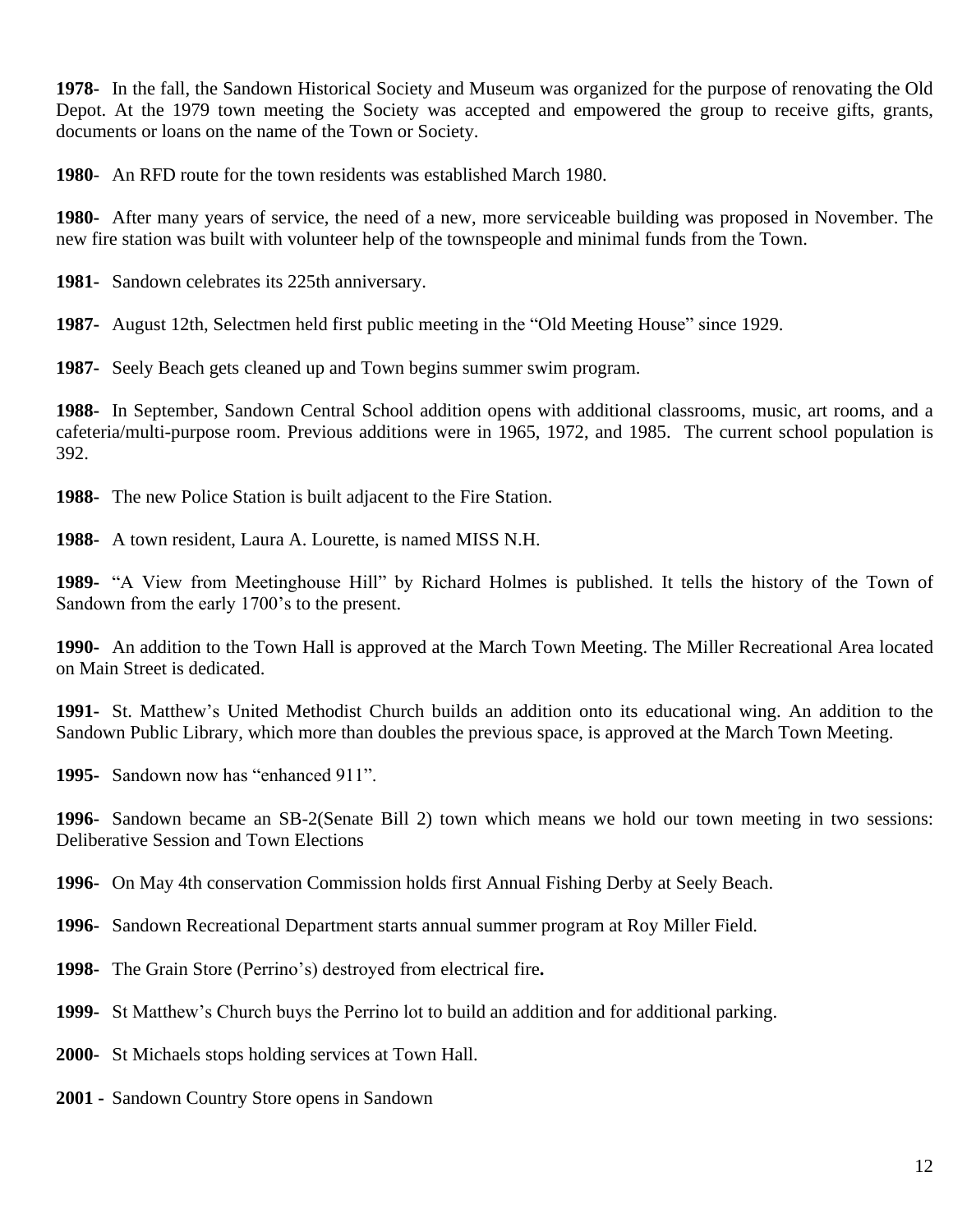**2001** – Sandown North Elementary opens. This school is 1<sup>st</sup> grade to 3<sup>rd</sup> grade. It is located on Stagecoach Road. This land was once a sandpit. The school had no playground until 2003 thanks to the efforts of the P.T.A.

**2002 –** Angle Pond Fire Station was rebuilt. The Volunteer Fire Department asked the voters for \$36,200 for materials to rebuild the station but thanks to all the volunteers it was built using less than \$25,000.00 returning over \$11,000.00 back to the taxpayers.

**2004-** Fire Chief position is voted to become full time due to towns growing population. Library increases their hours due to same reason.

**2006-** Fremont Road Bridge rehabilitation project was completed.

**2007-** Board of Selectmen increased from a three member board to a five member board.

**2008 –** Fire Chief Irving Bassett retires with 50 years of service to the Town. Sandown has hired a Department of Public Works Director, Arthur Genualdo. The voters passed the purchase of the Therese Minton 138 acre parcel on Fremont Road to be incorporated into the existing Town Forest and the voters passed an Ethics Policy.

**2009-** The Town operated on a default budget this year. The new Recreation Building was turned over to the town in November and is expected to go on-line in 2010. The Town Clerk's Office gained permission from the voters to accept tax payments via credit cards.

**2010 –** The Edward C. Garvey Recreation building had its official dedication ceremony this year and opened to the public. The Local Energy Commission was formed this year and began analyzing energy usage in municipal buildings with the intent to lower energy consumption and costs for both the town buildings and homeowners. Voters passed the purchase of a new furnace for the Town Hall, a new forestry/utility vehicle for the Fire Department and established a Town Disaster Management Expendable Trust Fund to supplement costs in the event of a future disaster.

**2011 –** Sandown North School was the only New Hampshire school to be organized as a Blue Ribbon School. The Old Home Day Committee became a town committee and had amusement rides for the first time. A Senior Affairs Transportation Committee was formed to facilitate transportation for seniors and disabled residents. Eleanor Bassett semi-retires from running the Sandown Food Pantry after more than 40 years of service to needy residents.

**2012 –** October 13, 2012, Sandown lost one of its most revered and respected residents: Irving C. Bassett. Irving was a lifelong resident of Sandown and was best known for his volunteer service to the Sandown Fire Department which totaled 56 years. He also served as Fire Chief and Town Forest Warden for 24 years. Remarkable achievements for an even more remarkable man. In August of 2012, Kenneth Sherwood, long standing building inspector, code enforcement officer, electrical inspector and health officer/septic inspector resigned from all positions after 20+ years of service. As a result of his resignation the building department was reorganized and the Selectmen hired 3 new inspectors to fill the positions.

**2013** – November 20, 2013, Eleanor Bassett passed away peacefully at her lifelong home. Her greatest contribution to the Town included founding the Community Food Pantry. She helped and influenced more people than she realized and is deeply missed every day.

The Selectmen's office relocated into the building department/planning office with those offices moving into the Selectmen's office.

**2014** – Fire Station was dedicated to Irving C. Bassett with the firefighter memorial being complete. Town purchased 460 Main Street for new Police Building.